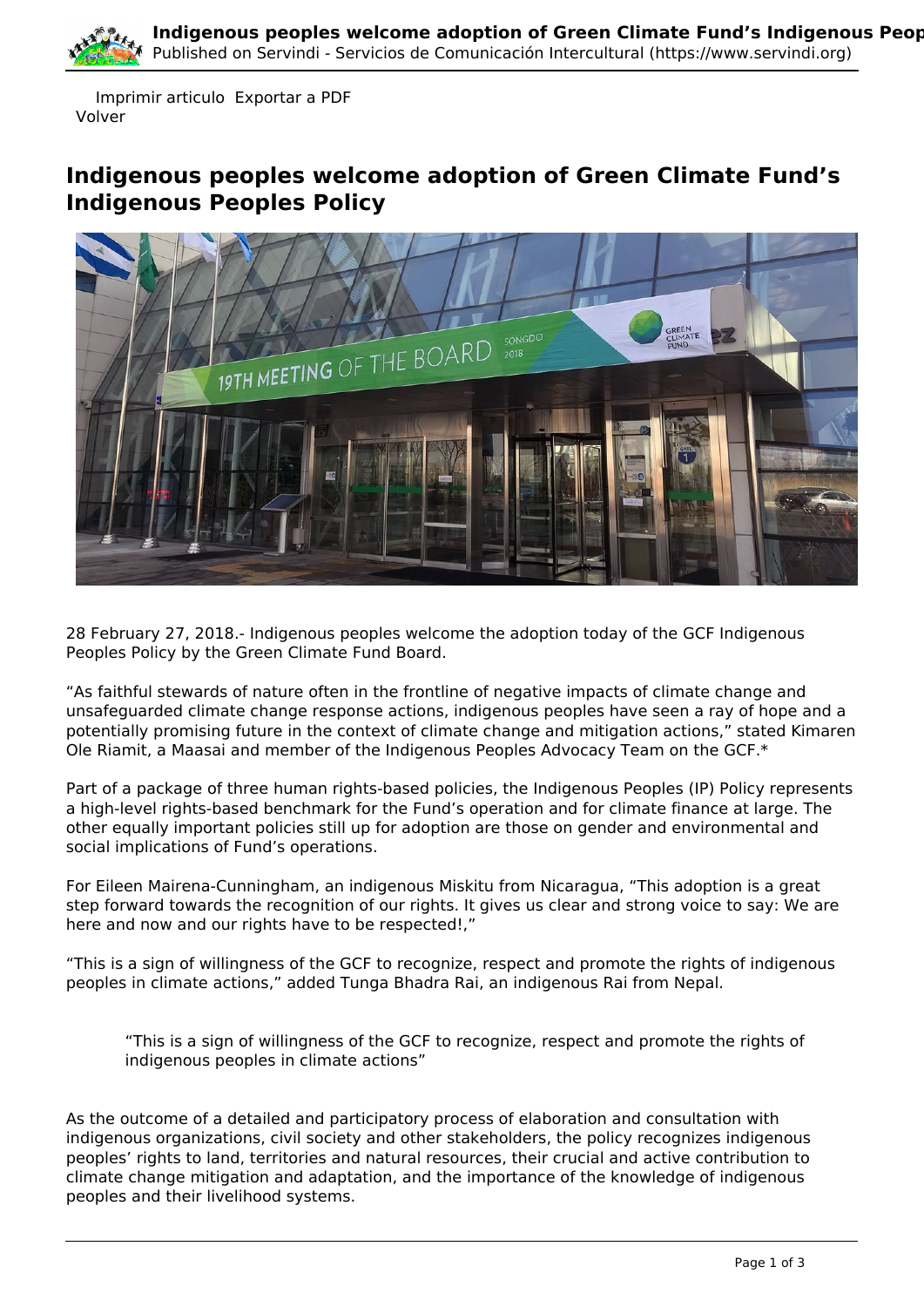

It will also significantly contribute to enable effectiveness and support the transformative character of Fund's initiative in adaptation and mitigation while delivering benefits to indigenous communities.

The relevance of international standards such as the **UN Declaration on the Rights of Indigenous Peoples**, and principles such as Free, Prior and Informed Consent (FPIC) are also acknowledged.

Once implemented it will offer an effective toolbox to improve the capacity of countries-recipient of GCF funds as well as Accredited Entities to fully and effectively engage indigenous peoples at all levels of climate policies and programs and prevent possible negative impacts of their activities on indigenous peoples' rights.

Indigenous peoples' organizations will therefore continue to engage with the Fund in the further steps of elaboration and adoption of operational guidelines, of the envisaged guidance on FPIC and new Environmental and Social Safeguards.

"The opportunity that the IP Policy opens to indigenous peoples is enormous. We still have a lot of work to do but we learned that with dedication and hard work, nothing is impossible," said Helen Biangalen-Magata of Tebtebba.## (Tebtebba and International Work Group for Indigenous Affairs on behalf of the IP Advocacy Team).

\* The Indigenous Peoples Advocacy Team has been consistently participating in GCF processes to highlight indigenous peoples' issues and concerns and has led efforts to adopt the IP Policy. It is composed of Indigenous peoples' organizations and advocates: Centro para la Autonomía y Desarollo de los Pueblos Indígenas, Nicaragua; Indigenous Livelihoods Enhancement Partners, Kenya; Indigenous Peoples Foundation for Education and Environment, Thailand; International Work Group for Indigenous Affairs, Denmark; Nepal Federation of Indigenous Nationalities; and Tebtebba.

**---- Source:** [https://business.facebook.com/notes/international-work-group-for-indigenous-affairs-iwgia/indigenous-peoples](https://business.facebook.com/notes/international-work-group-for-indigenous-affairs-iwgia/indigenous-peoples-welcome-adoption-of-green-climate-funds-indigenous-peoples-po/1863103227055546/)[welcome-adoption-of-green-climate-funds-indigenous-peoples-po/1863103227055546/](https://business.facebook.com/notes/international-work-group-for-indigenous-affairs-iwgia/indigenous-peoples-welcome-adoption-of-green-climate-funds-indigenous-peoples-po/1863103227055546/) **[1]**

**Tags relacionados:** [climate actions](https://www.servindi.org/tags/climate-actions) [2] [indigenous communities](https://www.servindi.org/etiqueta/indigenous-communities) [3] [Iwgia](https://www.servindi.org/etiqueta/iwgia) [4] [Indigenous Peoples Policy](https://www.servindi.org/tags/indigenous-peoples-policy) [5] [green climate fund](https://www.servindi.org/tags/green-climate-fund) [6] [indigenous peoples](https://www.servindi.org/etiqueta/indigenous-peoples) [7] [rights to land](https://www.servindi.org/tags/rights-land) [8] **Valoración:** 0

Sin votos (todavía)

 **Source URL:** https://www.servindi.org/actualidad-articles-english/27/02/2018/indigenous-peopleswelcome-adoption-green-climate-funds

## **Links**

[1] https://business.facebook.com/notes/international-work-group-for-indigenous-affairs-iwgia/indigen ous-peoples-welcome-adoption-of-green-climate-funds-indigenous-peoples-po/1863103227055546/

[2] https://www.servindi.org/tags/climate-actions

[3] https://www.servindi.org/etiqueta/indigenous-communities

[4] https://www.servindi.org/etiqueta/iwgia

[5] https://www.servindi.org/tags/indigenous-peoples-policy

[6] https://www.servindi.org/tags/green-climate-fund